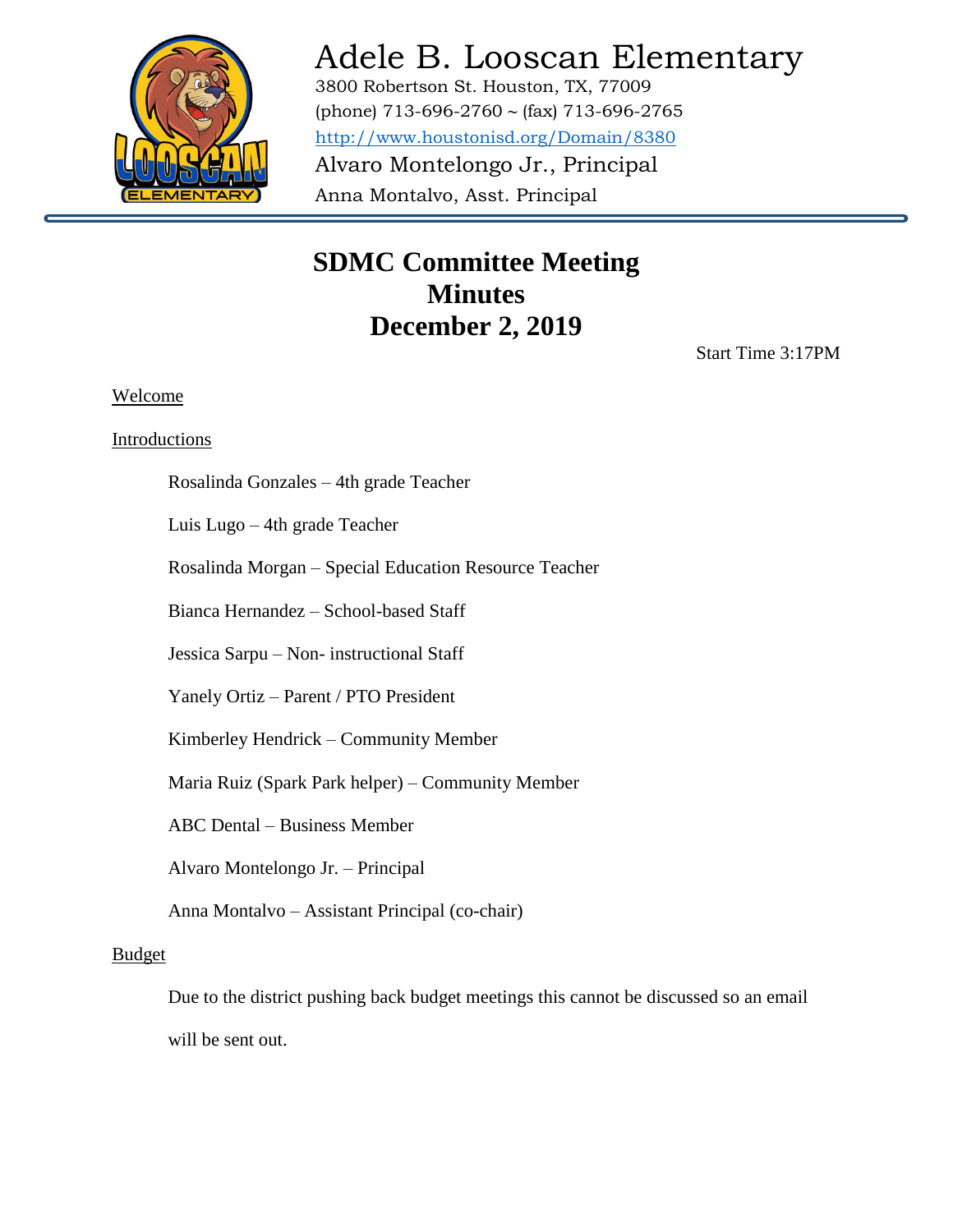

# Adele B. Looscan Elementary

3800 Robertson St. Houston, TX, 77009 (phone) 713-696-2760 ~ (fax) 713-696-2765 <http://www.houstonisd.org/Domain/8380> Alvaro Montelongo Jr., Principal Anna Montalvo, Asst. Principal

### Upcoming School Calendar

Book Fair 12/2 – 12/9

Coffee with Principal 12/6

Basketball Game 12/7

Basketball Game 12/14

District Assessments 12/9 – 12/13

Santa Picture by PTO – 12/16

CODA Performance 12/17

St. Patrick's Food Fair – 12/18

Winter Program 12/18

Attendance Celebration: Polar Express – 12/19

Anna Montalvo

### Attendance Concerns

Attendance rate is lower than last year

2<sup>nd</sup> lowest in cohort

Want to have weekly rewards, but need to have more sponsors

Possible Ideas: Movie Monday, Karaoke Friday

Hold parents accountable: rewards for parents

Monthly Celebrations: no longer will send letters home, include a photo booth at Perfect

Attendance Luncheon

Next Steps: Home visits